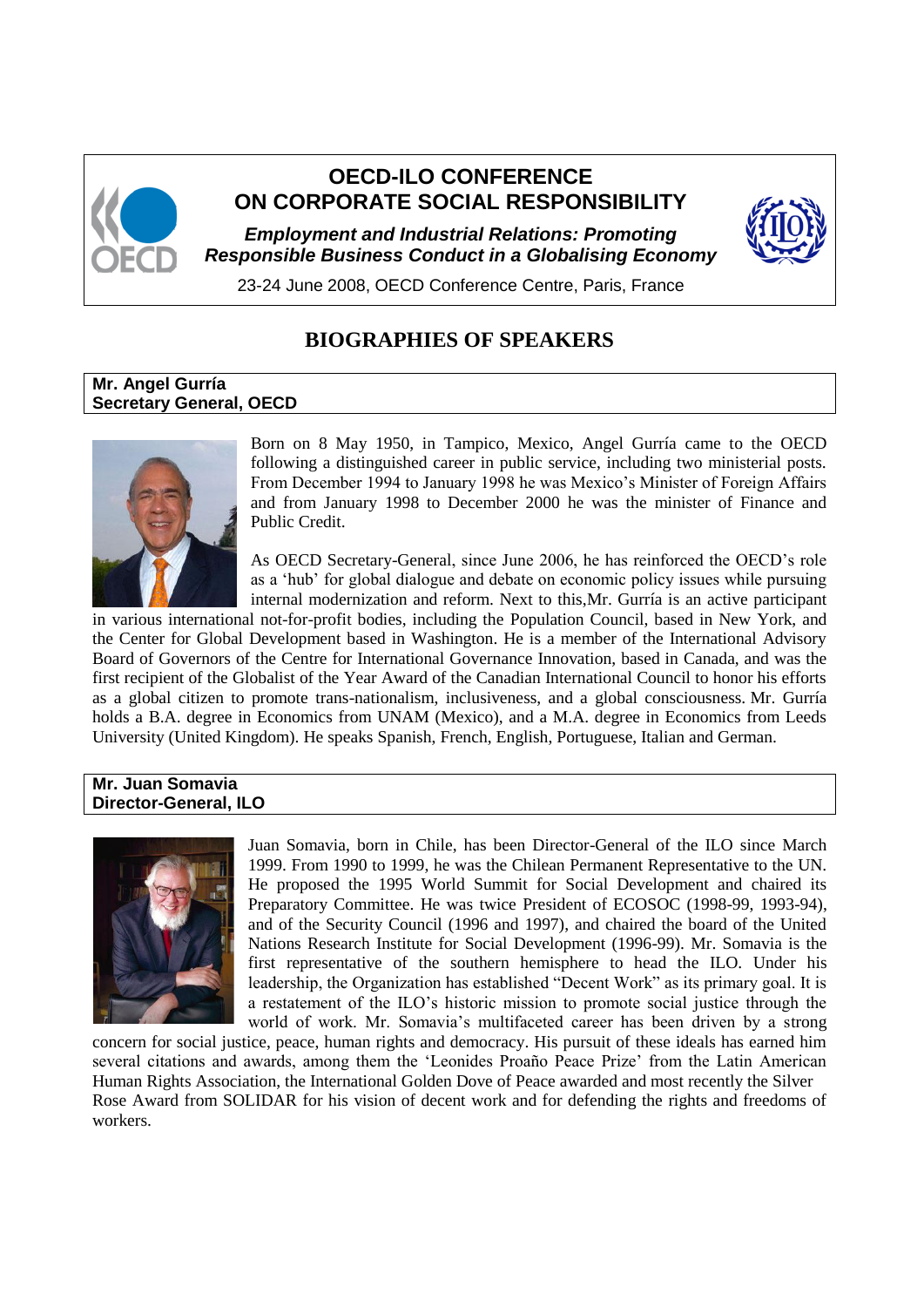#### **Nana Akomea Minister of Manpower, Youth and Employment, Ghana**



Honourable Nana Akomea is a member of the parliament for Okaikwei South and the Minister of Manpower, Youth and Employment in Ghana. As an experienced legislator, Nana has worked in several ministries. He was the deputy minister from 2001 to 2003 and the minister in 2003 and 2004 of the Ministry of Tourism. Until his appointment as the Minister of Manpower, Youth and Employment , he was the chairman of the Parliamentary Committee on Trade, Industries and Tourism. Before he entered politics, Mr. Akomea was a marketing communications specialist, educated at the Premier University of Ghana; Legon.

## **Ms. Sharan Burrow President, Australian Council of Trade Unions and Vice-Chairperson of the ILO-MNE Subcommittee**



In May 2000, Sharan Burrow became the second woman ever to be elected President of the Australian Council of Trade Unions (ACTU).

In November 2006, Sharan was elected President of the global union body, the International Trade Union Confederation (ITUC) which represents 168 million workers in 154 countries and territories and has 307 national affiliates. In December 2004, Sharan became the first woman president of the International Confederation of Free Trade Unions, which joined with the World Confederation of Labour to form the ITUC in November 2006.

Sharan was born in 1954 in Warren and she studied teaching at the University of NSW in 1976 and began her teaching career in high schools around country NSW. Sharan was elected Senior Vice-President of the NSW Teachers' Federation and became President of the Australian Education Union (AEU) in 1992. She represented the AEU on the ACTU Executive through the 1990s. Sharan was previously Vice-President of Education International from 1995 to 2000. Education International is the international organisation of education unions representing 24 million members worldwide. In 2000, Sharan also became the first woman to be elected President of the International Confederation of Free Trade Unions Asia Pacific Region Organisation.

She is currently President of the International Centre for Trade Union Rights, a member of the Governing Body of the International Labour Organisation and a member of the Stakeholder Council of the Global Reporting Initiative.

## **Ms. Carla Coletti Director of International Relations, International Metalworkers' Federation**

Carla has a degree in sociology and a trade union background with the Italian metalworkers and the national centre CGIL. She has also served as a worker member of the ILO Governing Body. For many years Carla has been a member of the Secretariat of the International Metalworkers" Federation based in Geneva where today she is responsible for policies on trade and development, finance, workers' and trade union rights. Carla collaborates closely with TUAC particularly on global trade and investment issues.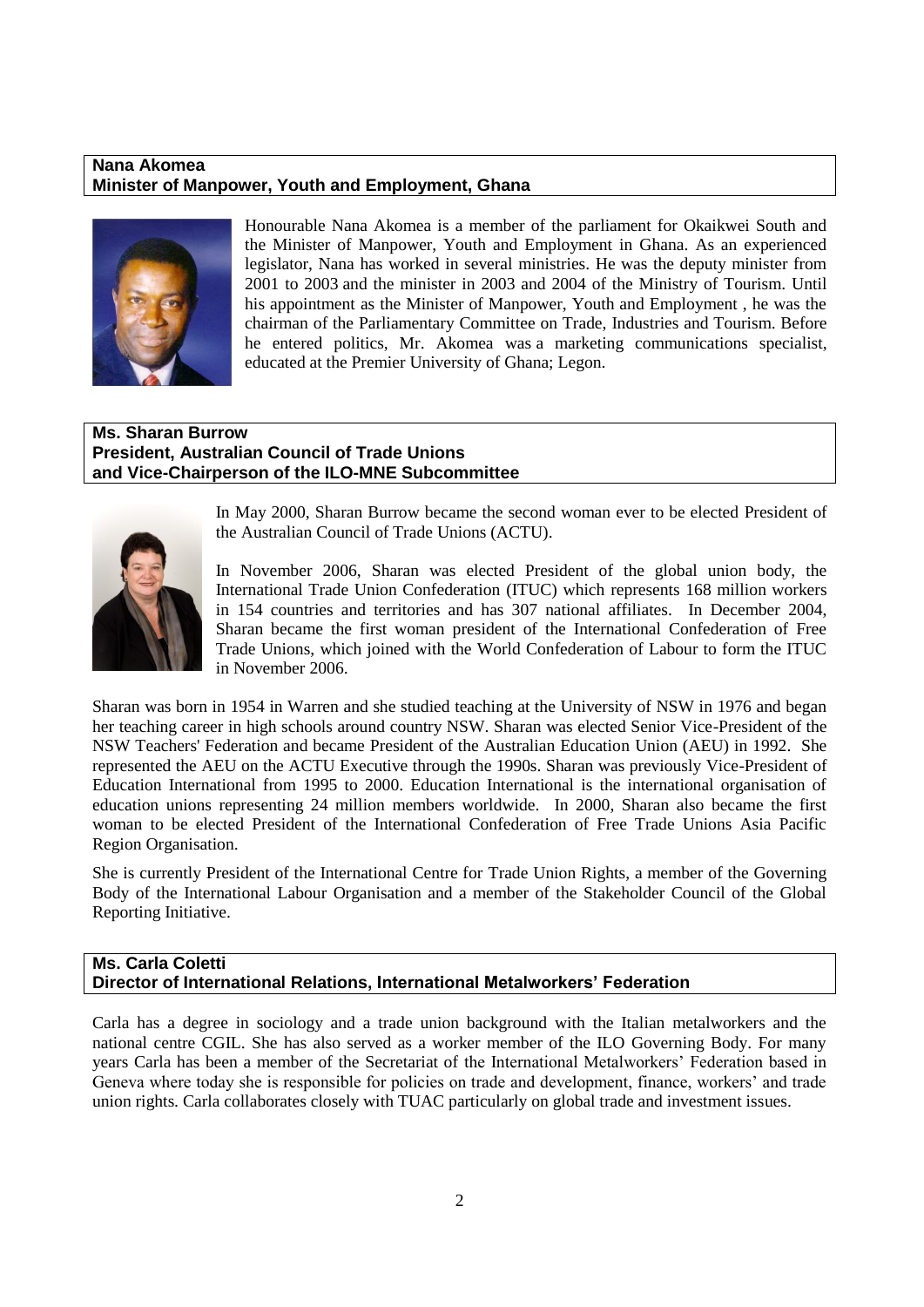## **Ms. Karen Curtis Deputy Director, ILO International Labour Standards Department**



Karen Curtis is a graduate of the University of Minnesota Law School and majored in Philosophy at Barnard College. She joined the ILO Standards Department in 1988 after serving a fellowship at the Minnesota Lawyers for International Human Rights. Ms. Curtis, Deputy Director of the International Labour Standards Department, has specific responsibility for freedom of association matters, an area in which she has been working for nearly fifteen years. In January 2004, Ms. Curtis had the responsibility of chief of the Secretariat for the Commission of Inquiry established to examine trade union rights violations in Belarus.

## **Mr. John Evans Secretary General, Trade Union Advisory Committee to the OECD (TUAC)**



Mr. Evans is a British national. Prior to joining TUAC, his previous appointments have included Research Officer at the European Trade Union Institute (ETUI) in Brussels, Industry Secretary at the International Federation of Commercial, Clerical and Technical Employees (FIET) in Geneva and Economist in the Economic Department of the Trades Union Congress (TUC) in London. Mr. Evans has a degree in Politics, Philosophy and Economics from Oxford University (1973). He is currently a member of the Board of the Global Reporting Initiative, and member of the Helsinki Group.

TUAC was founded in 1948, and following the creation of the OECD, it was recognised as an independent body entitled to represent the views of trade unions vis-à-vis the OECD. Along with the International Trade Union Confederation and the Global Union Federations it is a member of the Council of Global Unions and also coordinates union input to the G8 process. It comprises 58 national trade union centres in OECD Member countries, and thus represents some 66 million organised workers.

## **Mr. Michael Henriques Director ILO Job Creation and Enterprise Development Department**



Michael Henriques is Director of the Job Creation and Enterprise Development Department of the ILO. He has overall responsibility for the Governing Body Sub-Committee on Multinational Enterprises and Social Policy in the ILO. His department is also responsible for ILO's participation in the Global Compact and other issues in the field of Corporate Social Responsibility. For the last 25 years he has led various areas of ILO"s enterprise development programme, particularly in the areas of productivity and management development and small enterprise development, and corporate social responsibility. Mr. Henriques was a member of the ILO"s secretariat which supported the World Commission on the Social Dimension of Globalization whose report was

published in 2004.

Prior to his assignment to the ILO"s Geneva headquarters in 1993, he was responsible for ILO"s Enterprise Development Programme in the Asia and Pacific Region.

Before joining the ILO, Mr. Henriques worked as a management consultant and held several management positions in the private sector. Michael has an MSc in mechanical engineering from the Technical University of Denmark and an MBA from Harvard.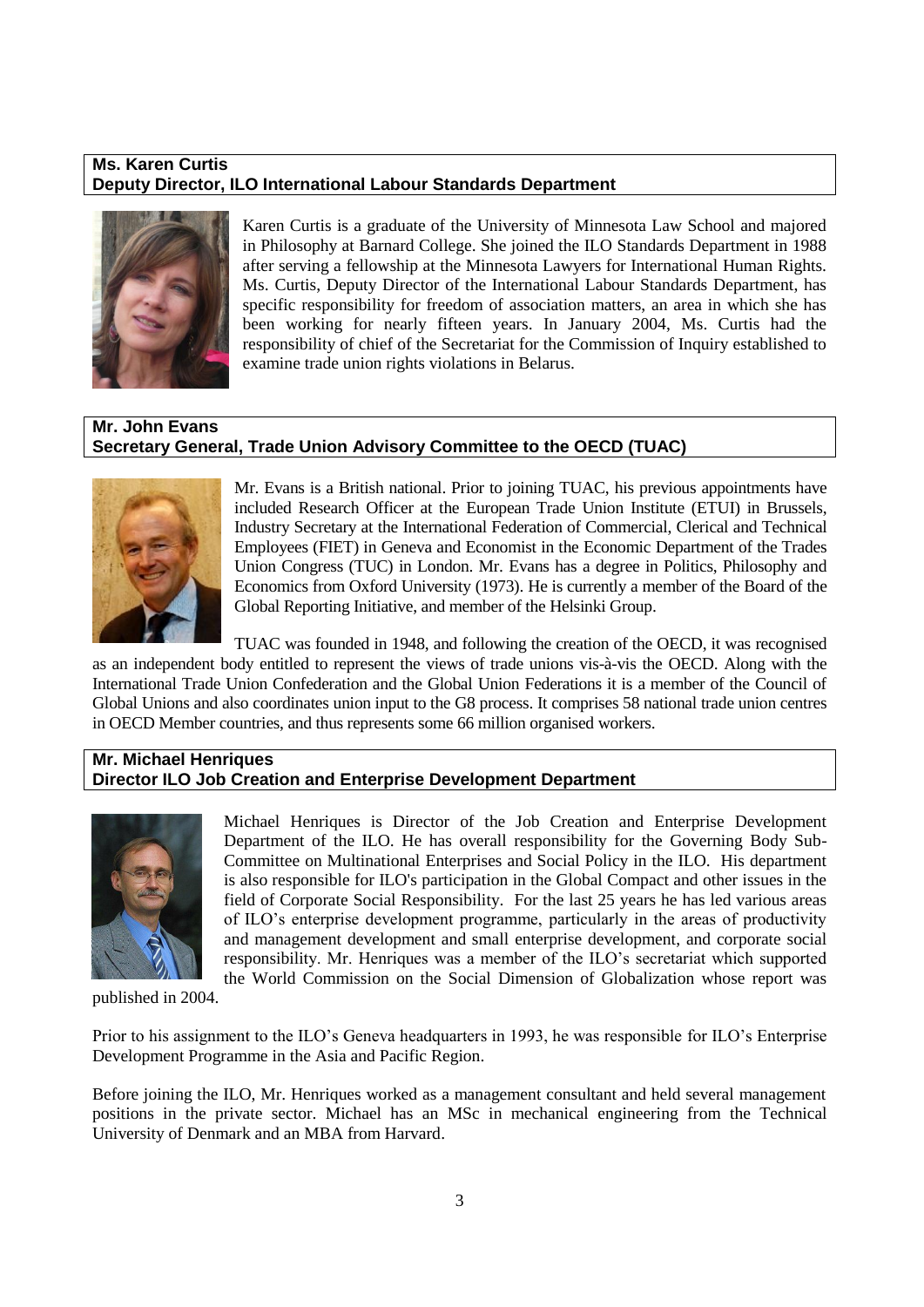## **Mr. Stephen Hine Head of International Relations, Ethical Investment Research Service (EIRIS)**



Stephen Hine is the Head of Responsible Investment Development at EIRIS, Ethical Investment Research Services, responsible for expanding the market for responsible investment in the UK and beyond by different types of investors. He also assists in the promotion of both EIRIS" services for investors and of SRI in general in Europe and beyond through partners and directly. He has worked closely with EIRIS" overseas sales partners for the marketing of ESG/SRI data internationally. Stephen is also responsible for policy development at EIRIS working with the Global Reporting Initiative, UK Social Investment Forum, Eurosif, OECD, UNEP PRI and

Governments amongst others. He is also responsible for EIRIS" media and press work and for overseeing EIRIS services and products for the general public and financial advisors, as well as for overseeing the EIRIS-UKSIF Charity Project which seeks to encourage and aid Charities in the adoption of SRI. Stephen represents at EIRIS on a steering committee working on the Voluntary Quality Standard for Corporate Sustainability and Responsible Research set up by independent SRI research groups in Europe.

He is the Chair the FairShare Foundation and Treasurer of the Association for Independent Corporate Sustainability and Responsibility Research. Previously, Stephen was Head of Research at EIRIS in which capacity he developed and implemented EIRIS' research strategy and prior to that was a research analyst undertaking much of the research done by EIRIS.

He has a BA in Politics and History from the University of Toronto and an MA Dipl in Peace Studies from Bradford University in the UK.

## **Ms. Renate Hornung-Draus**

**Managing Director, Confederation of German Employers' Association (BDA) and Vice-Chairperson of the ILO MNE Subcommittee**



Ms. Renate Hornung-Draus is the Managing Director of BDA, the Confederation of German Employers" Associations. She is the President of BUSINESSEUROPE"s Employment Committee and member of the European Social Dialogue Committee in Brussels. She currently serves as member of the Governing Body of the ILO, Employer-Vice-Chairperson of the ILO"s Subcommittee on Multinational Enterprises and Chairperson of the IOE Working Party on Corporate Social Responsibility of the International Organisation of Employers (IOE), Geneva.

Previously, she was the Vice-President of the Employers" Group of the European Economic and Social Committee, Brussels (1996 – 2006). Ms. Hornung-Draus is member of the German Industrial Relations Association, member of the Board of the "Institut für Arbeitsrecht und Arbeitsbeziehungen in der Europäischen Gemeinschaft (IAAEG)", as well as member of the Advisory Board of the Birmingham Business School, Great Britain.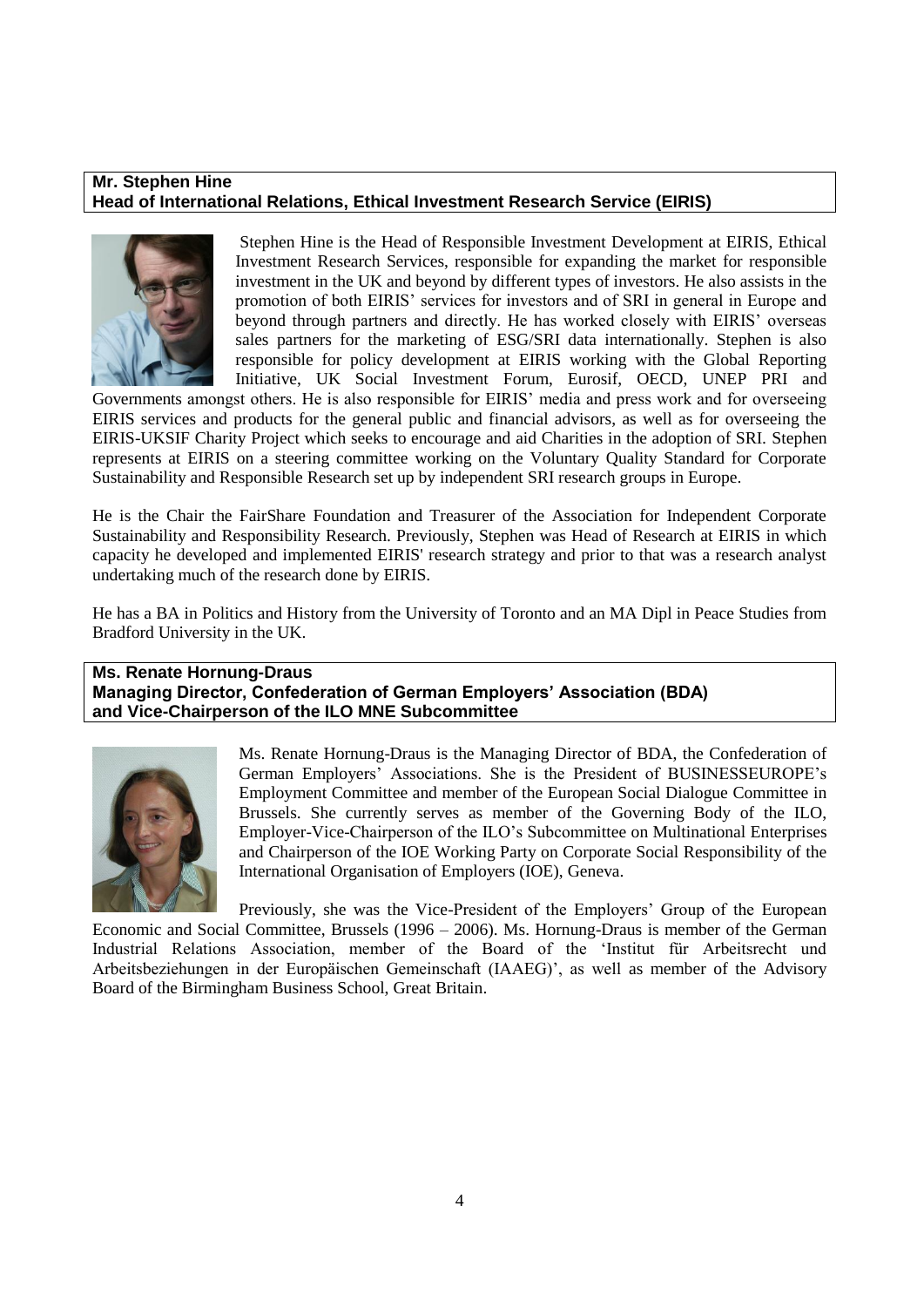#### **Mr. Richard Howitt MEP, European Parliament Rapporteur on Corporate Social Responsinility**



Richard Howitt MEP has three times successfully proposed Parliamentary Reports on CSR, including his March 2007 report, which agreed to strengthen European efforts to support and promote global CSR initiatives. He has been appointed a Friend of the OECD Guidelines on Multinational Enterprise and as a member of the Governmental Advisory Group of the Global Reporting Initiative (GRI). Richard proposed the formation of and sits on the EU Multi Stakeholder Forum on CSR, and has also organised annual hearings in the European Parliament on European enterprises in developing countries. Richard was invited by Professor John Ruggie, UN Special representative on Business and Human Rights to chair the consultation session on governmental responsibility in Copenhagen in 2007, and continues to

cooperate closely with the work of his mandate. Richard is European Foreign Affairs Spokesperson for the British Labour Party and Vice-President of the European Parliament's Human Rights Sub-Committee.

## **Mr. Miroslaw Izienicki President & CEO, Fifth Capital Group**



Miroslaw Izienicki is a career Banker possessing significant General Management experience gained with US and Japanese houses covering Investment, Private and Commercial banking sectors. He is currently President & CEO of Fifth Capital, an integrated organizational governance think tank & leadership counsel. Previous to his current position he held the position of Head of Corporate Finance at Nikko Europe Plc at the international headquarters of The Nikko Securities Co Ltd, Tokyo. From a sector perspective, Miroslaw Izienicki has particular experience in managing complex cross-border transactions in Developing Markets (Central/ Eastern/ Southern Europe & Asia) and possesses substantial knowledge of dealing

at or near the intersection of government and business with principal 'decision-owners'. He also possesses significant knowledge of the Alternative Investment industry including the Hedge Fund sectors; he has attended conferences as a platform speaker and has been referenced in several industry journals on the subject of Risk Transparency. Miroslaw is a graduate of Engineering at Trinity College, Cambridge.

Fifth Capital is a thought leader in the field of Organizational Governance, promoting risk transparency and the accounting of organizational decision making, as keys to achieving stakeholder equilibrium and maximizing the sustainability of wealth creation. Fifth Capital emphasizes the limitations of the fully rational model of decision making arising from real-world constraints of knowledge or other resources and the consequent need in order to account for both the quantitative and qualitative elements that comprise decision making in the face of risk and uncertainty and to derive "next generation" stakeholder mandates to mediate between "fully rational" and other investment models.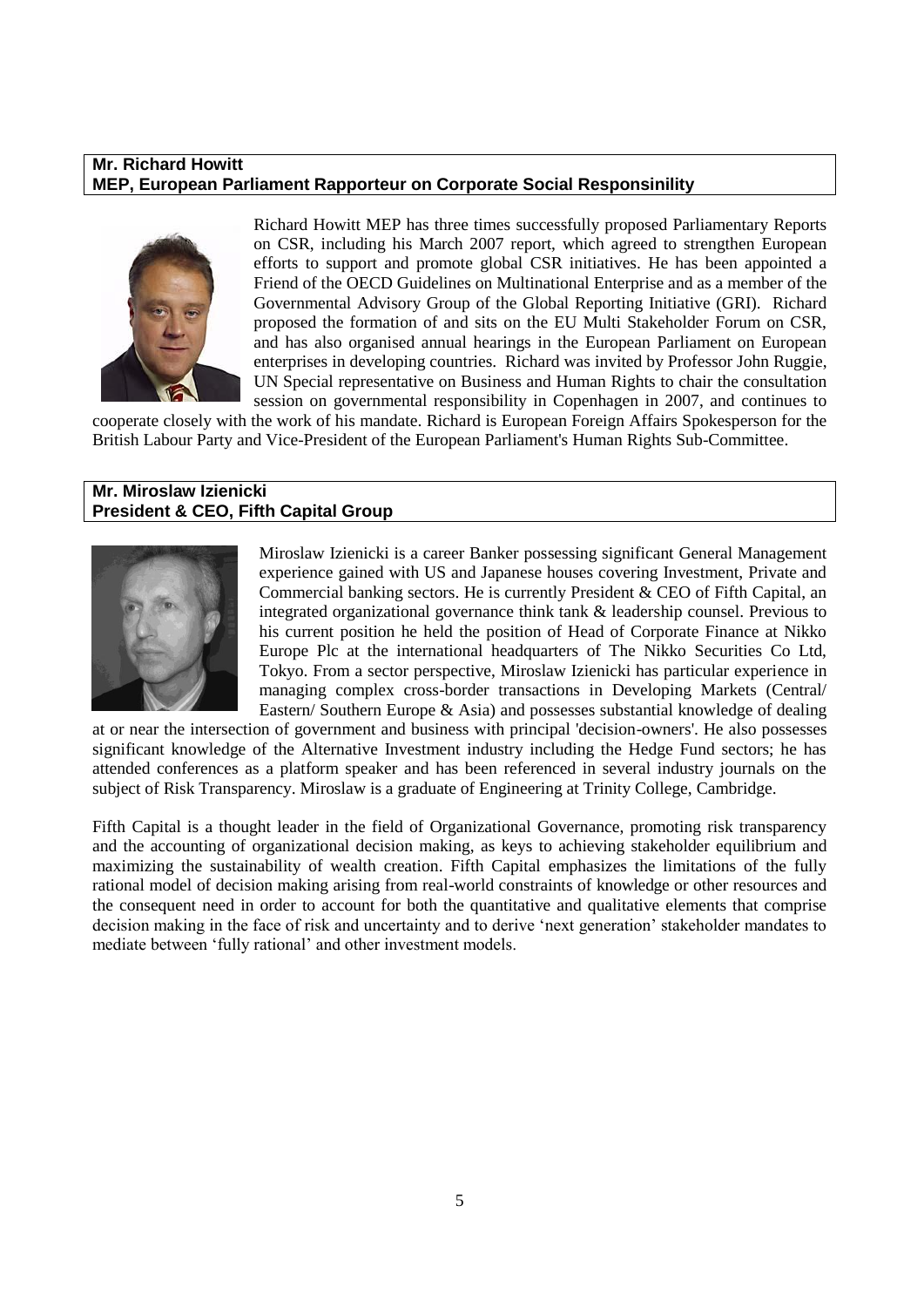#### **Mr. Emmanuel Julien Deputy Director, Directorate for Social Affairs, Mouvement des Enterprises de France (MEDEF)**



Emmanuel Julien is deputy-director for social affairs within MEDEF, the French Business Confederation. He is in charge of European and international affairs. He represents MEDEF in BUSINESSEUROPE's Social Affairs Committee, of which he is member of the Bureau. His activities encompass many issues such as EU lobbying and social dialogue - he is a member of the EU social dialogue committee. European works council, working time, free movement of people, industrial relations and labour market policies in general, are among his main interests. He is chair of the CSR working group of BUSINESSEUROPE.

Emmanuel Julien is also member of the ILO Governing Body, and notably member of the Committee of Freedom of Association. He represents MEDEF in the International Organisation of Employers, being member of its Board. He also participates in the work of the Employment, Labour and Social Affairs Committee of the BIAC (Business and Industry Advisory Committee towards the OECD).

#### **Mr. S. Krishnan Additional Secretary, Ministry of Labour and Employment, India**



Mr. Krishnan (1950) belongs to the Indian Administrative Service and has been holding various key positions since 1975 both in field and secretariat, in State Governments as well as Government of India in the labour sector including Director General, Employment & Training, Ministry of Labour & Employment, Government of India 1996-2001, Principal Secretary (Labour & Industries) State Government of Uttarakhand, India (2001-2003). He has an extensive experience in working at district, state and central Level within the Indian government, excellent expertise in development administration and development of core infrastructure and experience in

human resource development. He holds a Bachelor in Technology in Chemical Engineering from University of Madras, India (1971) and MSc (Economics) in Social Sector Policy from the London School of Economics & Political Science.

#### **Ms. Serena Lillywhite Manager, Ethical Business, Brotherhood of St. Laurence**



Serena Lillywhite is Manager Sustainable Business, with the Brotherhood of St Laurence, an Australian NGO. Serena is an active corporate responsibility practitioner, researcher and advocate. She has expertise and experience in responsible supply chain management, labour and human rights in China, and issues facing home based outworkers in the textile sector in Australia. Serena has considerable knowledge of the OECD Guidelines for Multinational Enterprises and was involved in bringing the first OECD Guidelines case in Australia.

She is the Australian representative on the OECD Watch Coordinating Committee,

and is a regular speaker at the OECD Investment Committee and other international CSR platforms. Serena works regularly with the business community to foster dialogue and multi stakeholder approaches to ethical business practices. Serena holds a Masters in International Business from the University of Melbourne and has lived and worked in China.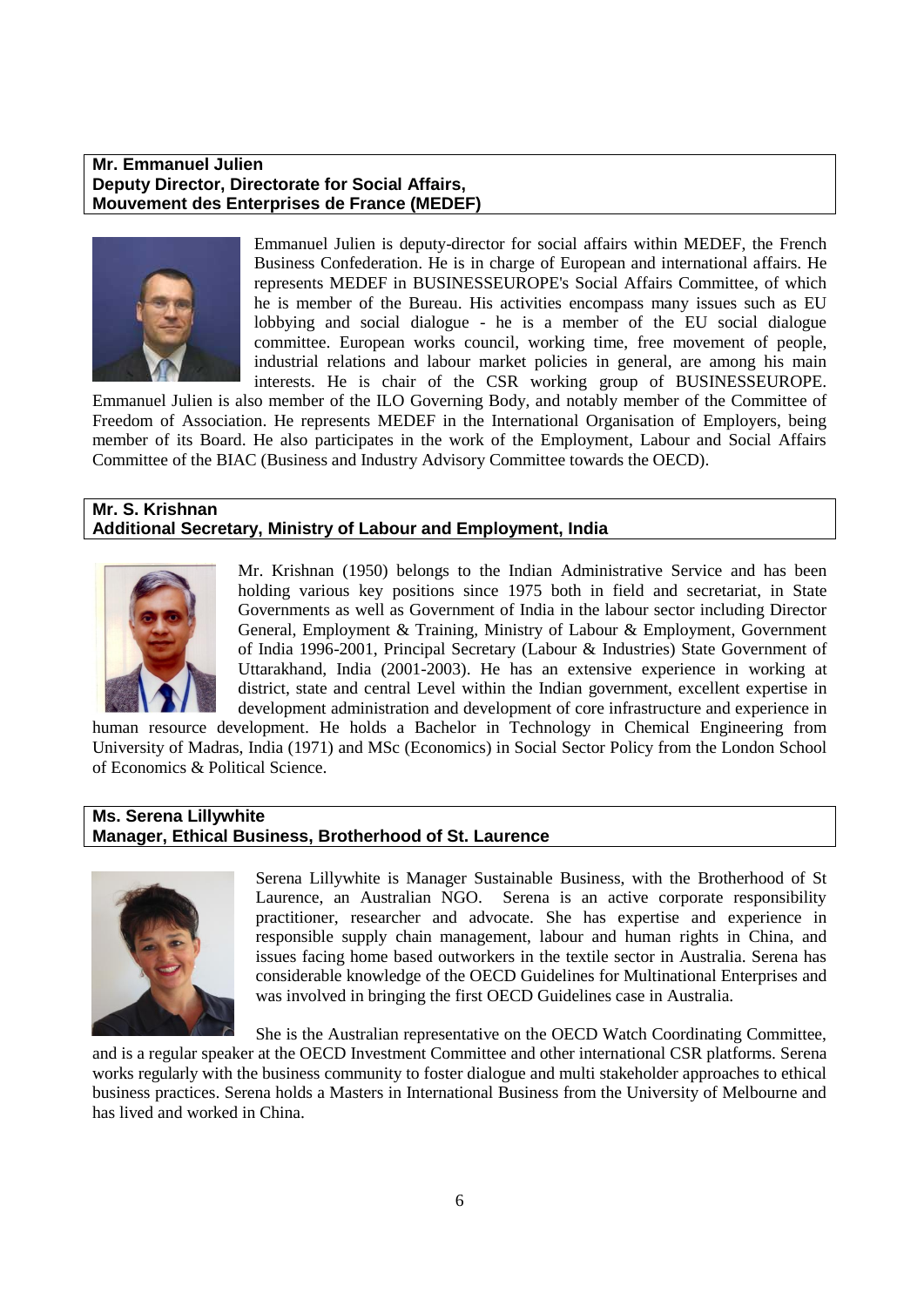## **Mr. Vernon Mackay Chair of the OECD Investment Committee Working Party and Canadian National Contact Point**



Vernon MacKay is a Deputy Director of the Investment Trade Policy Division of Canada's Department of Foreign Affairs and International Trade. He joined the Department in August 1998. Before this he was with the Canadian International Development Agency. The focus of Mr. MacKay's work in the past ten years has been on international investment policy and corporate social responsibility. Key activities of his work have included the negotiation of bilateral investment treaties and the coordination of Canada's

National Contact Point for the OECD Guidelines for Multinational Enterprises. Mr. MacKay has been closely involved with the work of the OECD

Investment Committee since 1998 and is currently the Chair of the Investment Committee Working Party.

#### **Mr. John Martin Director, OECD, Directorate for Employment, Labour and Social Affairs**



John Martin is Director for Employment, Labour and Social Affairs at the OECD; his brief also covers OECD work on health and international migration. After studying Economics at University College Dublin, he worked as a research assistant at the Economic and Social Research Institute in Dublin from 1970 to 1972; during this period, he was also economics correspondent for *the Sunday Independent*. He did postgraduate studies at Nuffield College, Oxford.

In 1975, he became research fellow at Nuffield College and lecturer in economics at Merton College, Oxford; he also lectured in economics at the

University of Buckingham. John Martin joined the OECD in 1977 and has held several posts in his current directorate and in the Economics Department. He was the founding editor of the OECD *Employment Outlook* from 1983 to 1986, and he also edited the *OECD Economic Outlook* in 1992-93. He was a member of both the Editorial Board of *OECD Economic Studies* and an associate editor of *Labour Economics* for many years. He is currently a Policy Associate of the Leverhulme Centre for Research on Globalisation and Economic Policy at the University of Nottingham; a Research Fellow of the Institute for the Study of Labour (IZA) in Bonn; a member of the Advisory Board of the World Demographic Association; a member of the French Prime Minister's "Conseil d'orientation pour l'emploi"; and a member of the Irish government"s Expert Group on Future Skills Needs. He is a part-time Professor at the Institute of Political Studies (Sciences Po) in Paris. He has published many articles on topics in labour economics and international trade in professional journals and has also written and edited several books in these fields.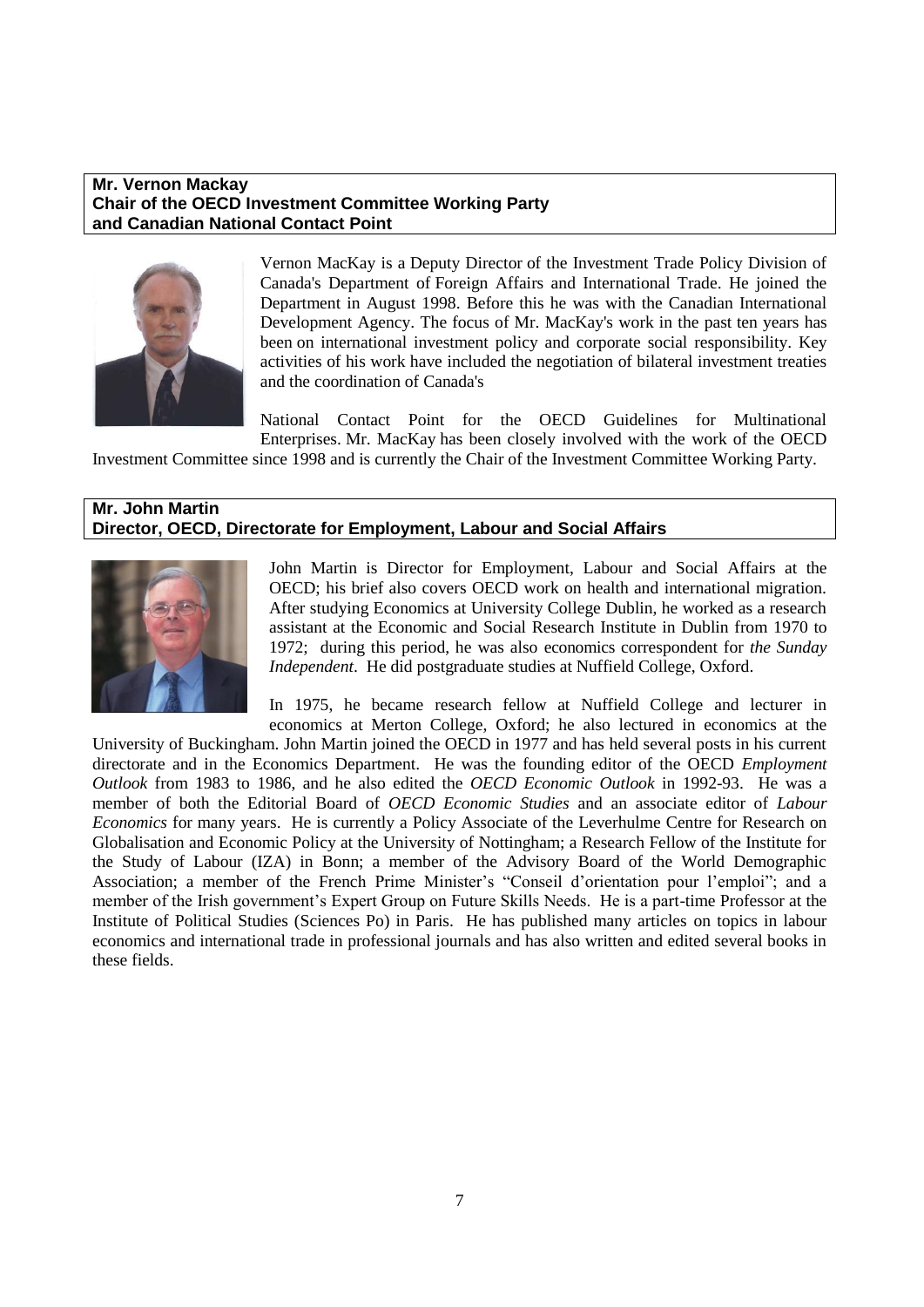#### **Mr. Lothar Meinzer Director, Sustainability Centre, BASF**



Lothar Meinzer was born in Karlsruhe, Germany, in 1953. After passing his school-leaving examinations he studied from 1972 until 1978 and received a degree in History and English Studies. From 1979 until 1985 he worked as managing assistant and lecturer at the Institute of European Studies at Mannheim University. He obtained his doctorate at the Institute of Modern History in 1983. In 1985 Lothar Meinzer joined the Corporate PR Department of BASF in Ludwigshafen and held various positions in communications.

In May 2001 he was appointed Director of the Sustainability Centre. This corporate unit is responsible for developing strategies and instruments to implement Sustainable Development in the organization, and also for SD communications. Lothar Meinzer has extensive experience in managing Sustainability and Corporate Responsibility issues and in stakeholder relations. He has spoken at numerous conferences and is active in various CSR communities. He serves as a Board member of CSR Europe and the German Global Compact Network.

## **Ms. Nidya Neer Co-ordinator for CSR and Decent Work, Ministry of Labour, Employment and Social Security, Argentina**



Nidya Clarisa Neer studied law at the University of Buenos Aires (UBA), graduating in 1973. She did a postgraduate study in Labour Law and Industrial Relations and a Masters in International Social Science and Labour. After this, she worked as a director of human resources and advisor on labour issues for several communication companies. She was also an advisor to the Union of Workers of Argentina Gourmet (UTGRA), the association Textile Workers (AOT), the Argentina Chamber of Metal and Allied Manufacturers (CAFAMIA), the association Medical Advertising Agents of Argentina (APM), the association of Teleradiodifusoras Argentinas (ATA) and the Association of Private Broadcasters Argentinas (ARP). Currently she is an advisor to the Minister of Labour,

Employment and Social Security, Mr. Carlos Tomada, and Coordinator of the Corporate Social Responsibility division within of the Ministry of Labour, Employment and Social Security of Argentina.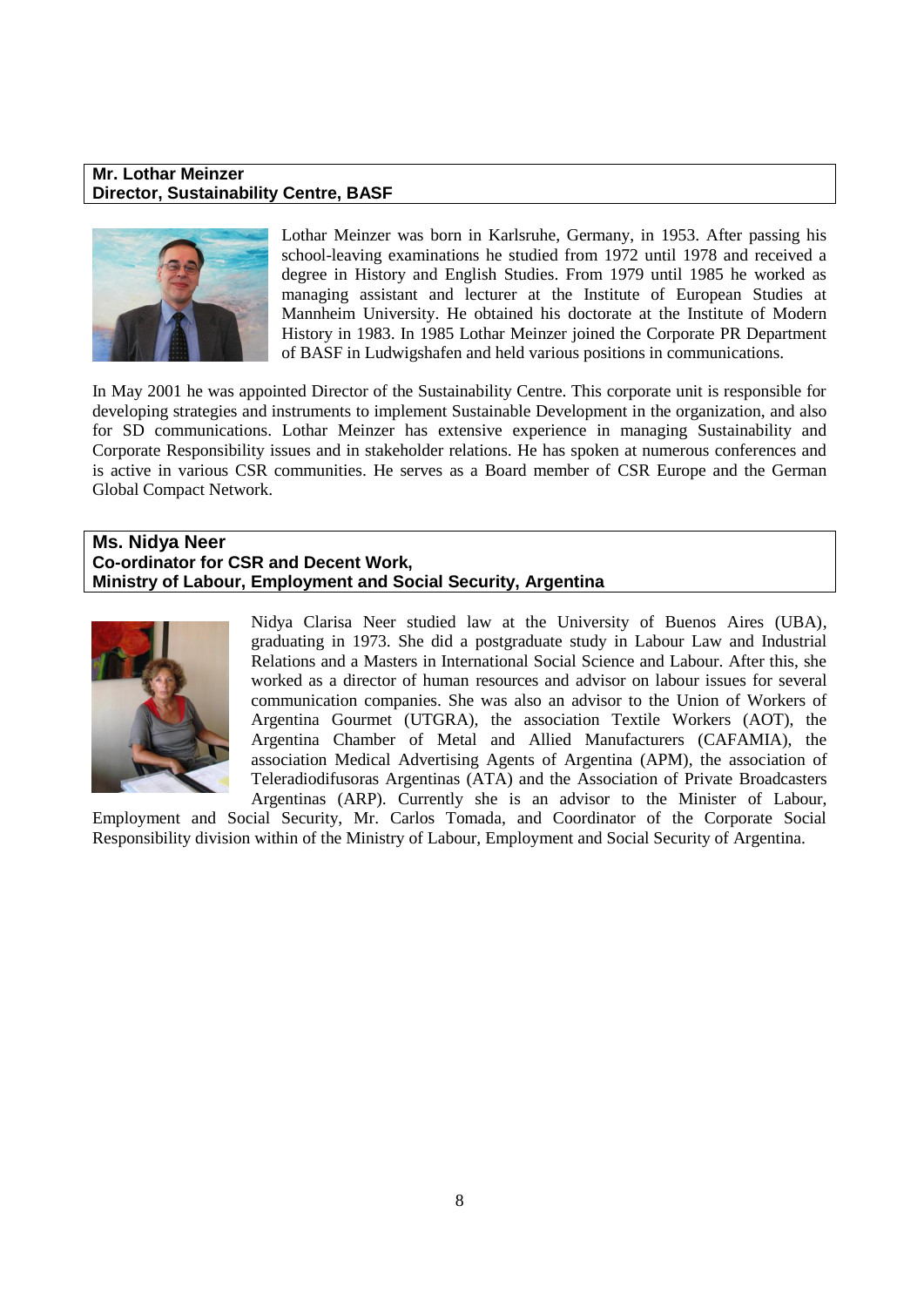#### **Ms. Jane Nelson Senior Fellow and Director, Corporate Social Responsibility Initiative, Harvard University**



Jane Nelson is a Senior Fellow and Director of the CSR Initiative at the Kennedy School, a Director at the International Business Leaders Forum, and a non-resident Senior Fellow at the Brookings Institution. During 2001 she worked in the UN Secretary-General's office writing a report for the General Assembly on UN – Business partnerships. In 1992 she worked for the Business Council for Sustainable Development in Africa preparing for the Rio Earth Summit, and for FUNDES in Latin America researching small enterprise development. Prior to this, she was a Vice President at Citibank, responsible for marketing in the bank's Worldwide Securities Services business in Asia, Europe and the Middle-East. Jane has authored four books and over 50 other publications on public-private

partnerships and corporate responsibility and four of the World Economic Forum's Global Corporate Citizenship reports. She serves on a number of public and nonprofit advisory boards and Cambridge University's 'Business and Poverty' leadership program.

#### **Ms. Nicole Notat President, Vigeo**



Nicole Notat founded [Vigeo](http://en.wikipedia.org/wiki/Vigeo) in July 2002, in a pioneer shareholder formula that brings together large European companies, European trade unions and financial operators. Nicole Notat has affirmed herself as a high public profile. In 2005 the President of the French Republic, nominated her to be a member of the High Authority against Discriminations and Equity (HALDE). She was the first woman to lead a large French trade union, the CFDT, where she was Secretary General from 1992 until 2002. She was president of the UNEDIC from 1992 to 1994 and 1996 to 1998. Nicole Notat was born in 1947, in the Marne, a territory in the East of France, at the frontier with Germany. Originally a teacher, Nicole Notat started her trade union career in 1970, in Lorraine, where she became a member of the French Democratic Confederation of Labour [\(CFDT\)](http://www.cfdt.fr/cfdt_a_z/connaitre/english.htm). In 1982, she joined the Executive Committee of the CFDT, in Paris. Nicole Notat was Secretary General of

the CFDT from 1992 to 2002 as well as president of the UNEDIC (public unemployment fund) between 1992 and 1994 and between 1996-1998.

## **Mr. Joris Oldenziel Senior Researcher, Centre for Research on Multinational Corporations (SOMO), The Netherlands**



Joris Oldenziel has a Masters degree in International Relations and is working as a Senior Researcher at the Centre for Research on Multinational Corporations (SOMO) in the Netherlands. His area of expertise is Corporate Social Responsibility (CSR) and Corporate Accountability. This includes researching and analyzing corporate policies and practices, with a particular focus on labour and human rights issues in global supply chains. Other areas of research and analysis include CSR instruments such as codes of conduct, multi-stakeholder initiatives and certification schemes, as well as intergovernmental initiatives to influence corporate practices (ILO Conventions, OECD Guidelines, Global Compact). He is

one of the founders of the OECD Watch network, of which SOMO currently acts as the secretariat.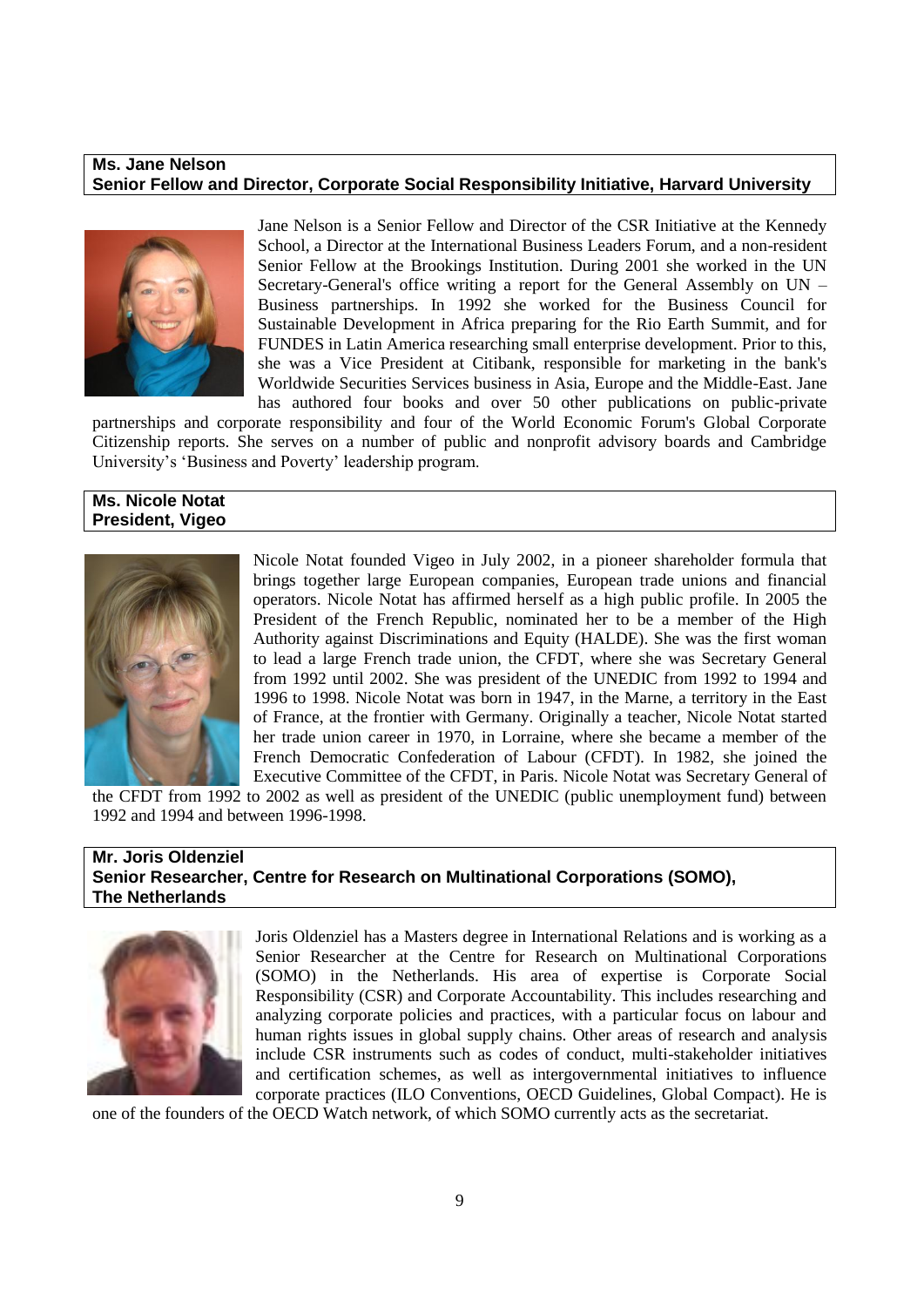## **Mr. Bülent Pirler Secretary-General, Turkish Confederation of Employer Association (TISK)**



Mr. Bulent Pirler was born in Malazgirt in 1963. He received his primary education at Sair Nedim Primary School and secondary and high school education at the French lycee Saint-Benoit in Istanbul. He graduated in 1986 from the Management Department of the Gazi University, Faculty of Economic and Administrative Sciences. He started working as Research Expert at TISK in 1988. He became the Reporter of the Governing Body in 1992, the Deputy Secretary General in 1993 and the Secretary General of TISK in 1999. He currently continues to work at this post. He has represented the employers at various international seminars and meetings. He is the member of Minimum Wage Board, High Arbitration Board and employers' member of Official Mediators Selection Board. He also continues to work as the

member of the ILO Governing Body and an expert of the International Standardisation Organisation Technical Management Body Social Responsibility Working Group. He is a member of the International Industrial Relations Association. On 24 September 2004, he was selected by the Foundation of Turkish Industrialists and Businessmen Foundation (TÜSİAV) as the Professional Manager of the year and received the award of distinguished performance and success. Bulent Pirler has published several researches, reports and articles in various newspapers, journals and publications on economic and social problems with special reference to industrial relations and labour life. He is the author of a book and coauthor of another one.

## **Mr. Pierre Poret Head of OECD Investment Division**



Pierre Poret is Head of the Investment Division, in the OECD's Directorate for Financial and Enterprise Affairs since 2001. The OECD Investment Division is responsible for international investment policy, corporate responsibility, investment for development, international agreements and statistics. Pierre Poret joined the OECD from the French Ministry of Finance in 1986.

His previous positions at the OECD included principal administrator dealing with accession of new members and financial aspects of the 1995-98 MAI negotiations, and deputy-director of the Secretary-General's Office.

## **Mr. Stephen Pursey Director, Policy, Integration and Statistics Department and Senior Advisor to the Director General, ILO**



Stephen Pursey is Director of the Policy Integration and Statistics Department and Senior Adviser to the Director-General of the International Labour Organization. He has worked on the impact of globalization on poverty reduction and decent work, multinational enterprises and social policy, freedom of association and the right to bargain collectively, sustainable development and trade and investment issues. Stephen Pursey worked as chief economist for the International Confederation of Free Trade Unions (ICFTU) from 1980 to 1999. Prior to joining the ICFTU, he worked in the Economics Department of the TUC of Great Britain.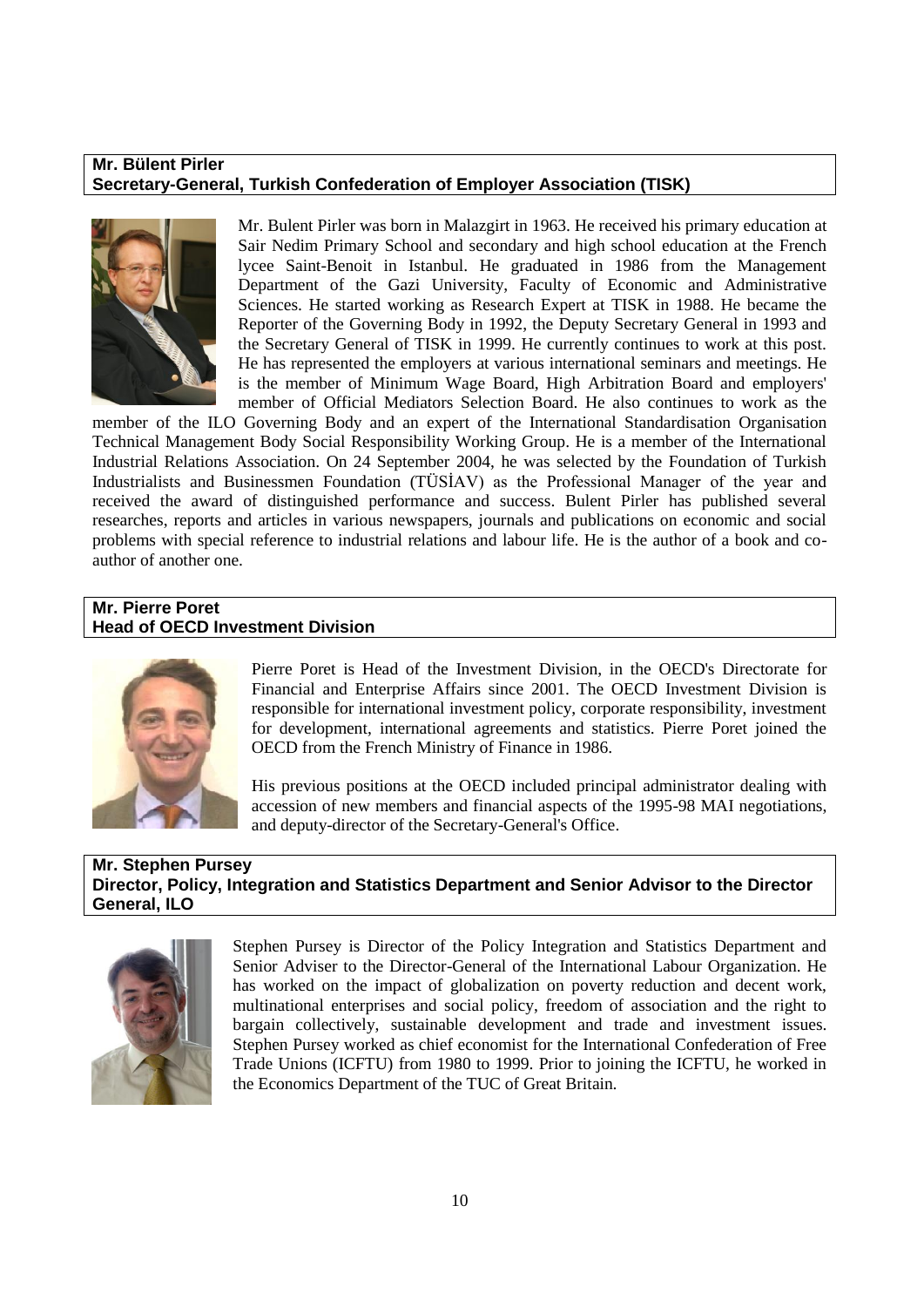#### **Mr. Govindasamy Rajasekaran General Secretary, Malaysian Trade Union Congress**



Govindasamy Rajasekaran, started his trade union career in 1963 with the Malaysian Metal Industry Employees Union. He"s now the Secretary General of the Malaysian Trade Union Congress, the only national centre of trade unions in the country. He represents the national centre at various tripartite bodies set up by the Malaysian Government, to discuss about labour and industrial relations policies, social security and disputes settlement. Mr. Rajasekaran is also the President of the International Trade Union Confederation – Asia Pacific since September 2007.

## **Mr. Gilles de Robien Ambassador for Social Cohesion, France**



Gilles de Robien was born on 10 April 1941. Mr. de Robien used to be the mayor of the city of Amiens. In 1986 he became a member of the Parliament and fulfilled this function until 2002. After that, from 2002 until 2005 he was the Minister for Public Works, Transportation, Housing and Tourism. He also was the Minister for National education, Higher education and Research from 2005 to 2007. Currently, he's the French Ambassador for promoting Social Cohesion and he's the French Government Representative to the Governing Body of the International Labour Organization (ILO).

## **Proffessor John G. Ruggie Special representative for the UN Secretary General on Business and Human Rights**



John G. Ruggie is the Kirkpatrick Professor of International Affairs and Director, Mossavar-Rahmani Center for Business and Government, at the Kennedy School of Government; and an Affiliated Professor in International Legal Studies at Harvard Law School.

Trained as a political scientist, Ruggie has made significant intellectual contributions to the study of international relations, focusing on the impact of globalization on global rule making. A Fellow of the American Academy of Arts & Sciences and a Guggenheim Fellow, he has received the International Studies Association"s "Distinguished Scholar" award, and the American Political Science Association"s Hubert H. Humphrey award for "outstanding public service by a

political scientist." A recent survey published in *Foreign Policy* magazine identified him as one of the 25 most influential international relations scholars in the United States and Canada.

Apart from his academic pursuits, Ruggie has long been involved in practical policy work, initially as a consultant to various agencies of the United Nations and the United States government. From 1997-2001 he served as United Nations Assistant Secretary-General for Strategic Planning – a post created specifically for him by then Secretary-General Kofi Annan. His areas of responsibility included establishing and overseeing the UN Global Compact, now the world"s largest corporate citizenship initiative; proposing and gaining General Assembly approval for the Millennium Development Goals; advising the Secretary-General on relations with Washington; and broadly contributing to the effort at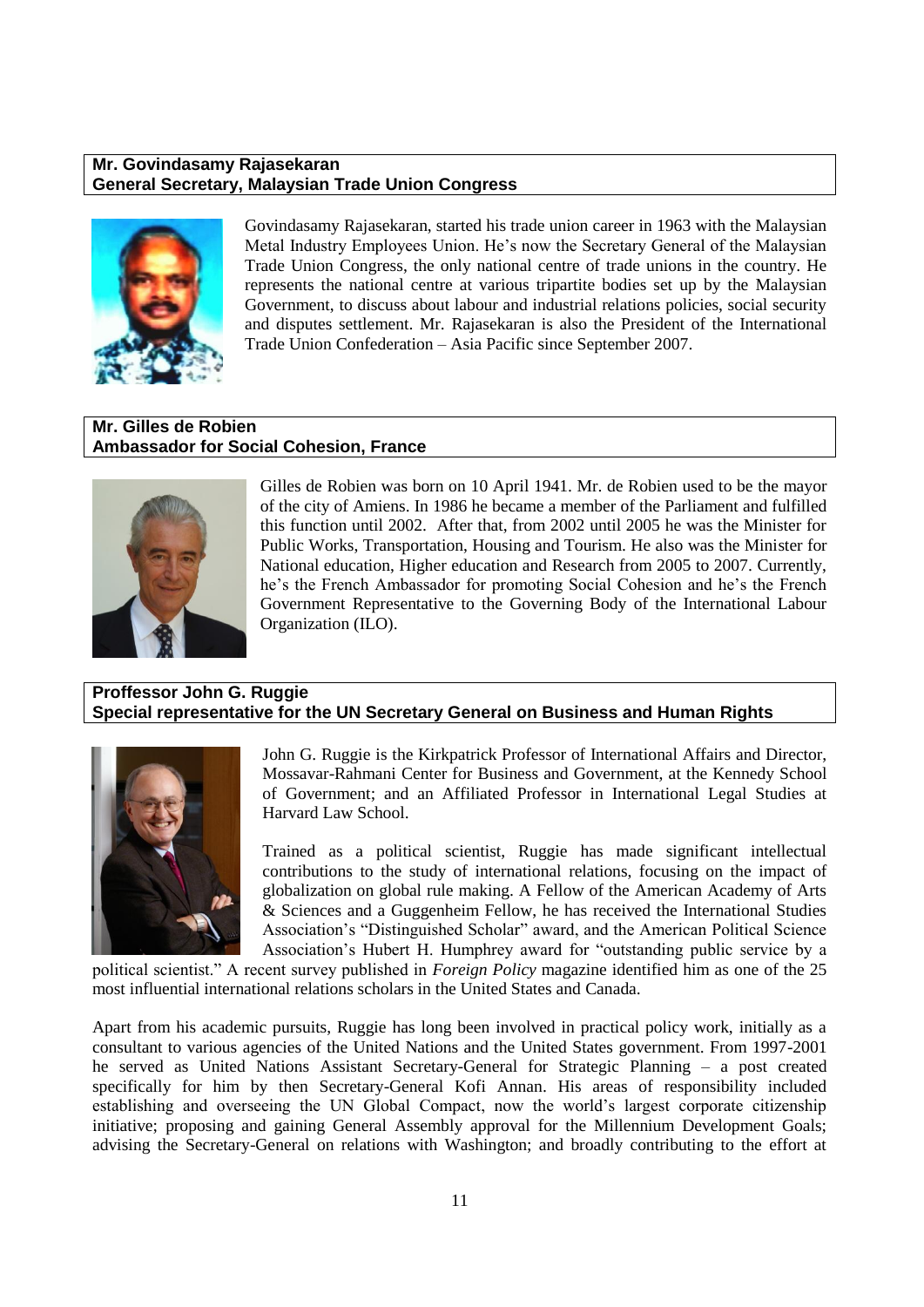institutional renewal for which the Secretary-General and the United Nations as a whole were awarded the Nobel Peace Prize in 2001. In 2005, responding to a request by the UN Commission on Human Rights (now Human Rights Council), Annan appointed Ruggie as the Secretary-General"s Special Representative for Business and Human Rights, a post he continues to hold in the new UN administration of Ban Ki-Moon. In that capacity, his job is to propose measures to strengthen the human rights performance of the business sector around the world.

#### **Mr. José Manuel Salazar-Xirinachs Executive Director, ILO Employment Sector**



Mr. José Manuel Salazar-Xirinachs was appointed Executive Director of the International Labour Organization's Employment Sector in August 2005. He is responsible for the work of the ILO in the field of employment, in particular with regard to employment policies and strategies, skills and employability and enterprise development. Previous to this, he was Chief Trade Advisor and Director of the Trade Unit (in 2004 turned into Office of Trade, Growth and Competitiveness) at the Organization of American States (OAS) (1998-2005), supporting OAS member States in matters related to trade policy and economic integration, in particular, negotiating a Free Trade Area of the Americas (FTAA). Prior to joining the OAS, Mr. Salazar was Minister of Foreign Trade of Costa Rica

(1997-1998) a period that included Costa Rica"s Chairmanship of the FTAA process. He also served as Member of the Board of Directors of the Central Bank of Costa Rica, and as Executive Director and Chief Economist of the Federation of Private Entities of Central America and Panama (FEDEPRICAP). In 1988- 90 he was Executive President of the Costa Rican Development Corporation.

Mr. Salazar-Xirinachs is an economist, with a Master of Philosophy in Development Economics and Doctorate in Economics from the University of Cambridge, England; he also holds a Bachelor of Arts in Economics from the University of Costa Rica. He has taught at the University of Costa Rica; National University of Heredia, Costa Rica; Cambridge University, England, and Georgetown University, Washington D.C. He is the author of numerous publications on development, trade and competitiveness policies, and has edited two books.

#### **Mr. Manfred Schekulin Chair of the Investment Committee**



Manfred Schekulin is Director for Export and Investment Policy at the Federal Ministry of Economics and Labour of Austria, Chairman of the OECD-Investment Committee, Co-Chairman, South East Europe Compact for Reform, Investment, Integrity and Growth and Lecturer at the University of Management Studies, Krems, and at the Vienna University of Economics and Business Administration. He owns a doctorate in Law, a master in Social and Economic Sciences/Economics (University of Vienna) and a MBA (Vienna University of Economics and Business Administration).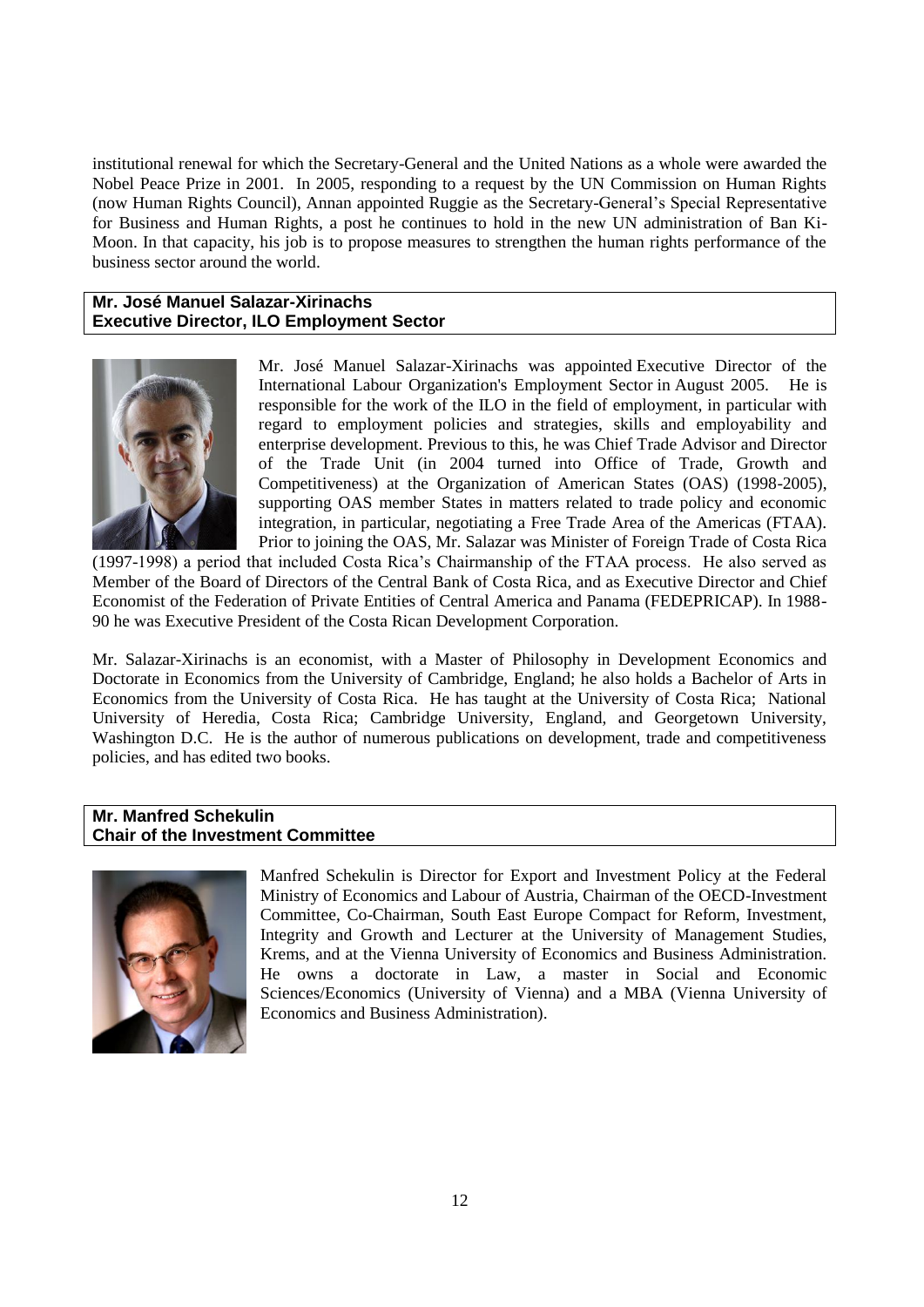## **Mr. Nick Smythe Senior Manager and Head of Industrial Relations, Goldfields Limited, South Africa**



Nicholas Smythe has a BA, Honours, LLB (bachelor of laws) and LLM (master of laws) degrees, and is admitted as a barrister. He is past President of the South African Society for Labour Law and Senior Manager and Head of Industrial Relations at Gold Fields Limited.

He also represents the South African business community in negotiations with government and labour federations, regarding labour legislation and social policy.

## **Mr. Vladimir Špidla EU Commissioner for Employment, Social Affairs and Equal Oppurtunities**



Mr. Špidla was born on 22 April 1951 in Prague, Czech Republic. In 1974 he received a Master degree at the School of liberal Arts and Sciences at the Charles University of Prague. He owns a PhD. in History and Prehistory from the same university as well. Since 2004 he"s a member of the European Commission and since 2002 he's the Prime Minister of the Czech Republic and a chairman of the Czech Democratic Party (CSSD). Before this, he was the First Deputy Prime

Minister of Labour and Social Affairs, Vice-Chairman of the CSSD and director of regional employment authority.

## **Mr. Carlos A. Tomada Minister of Labour, Employment and Social Security, Argentina**



Mr. Carlos Alfonso Tomada was born on 4 May 1948 in Buenos Aires. Over the past thirty-five years he has been involved in the professional area of Labour Relations as a consultant, researcher, manager, university teacher and civil servant. In his own words, he's 'a man of industrial relations and collective bargaining'.

He graduated at the University of Buenos Aires (UBA) in 1973 and he did postgraduate studies in Industrial Relations and Labour Problems. In 1988 he also started to teach classes in "Labour Relations" at UBA and since 1995 he taught postgraduates at the Centre for Advanced Studies and the Faculty of Economics at the same university. He was an advisor of various labor unions and organizations of the General Labor Confederation (CGT) and he participated in the First World Summit of

Labor Mediation in Washington in 1997. In 2002 he became the Secretary of Work and in May 2003 the Secretary of Labour and Social Security of Argentina. In 2005 and 2006 he was president of the Council of Administration of the ILO. Currently he chairs the National Council for Employment, Productivity and the Minimum Wage. He"s the co-author of three books and he has written and published numerous researches and articles for the ILO, CEIL-PIETTE/CONICET, educational centers and for Latin American and European universities and journals.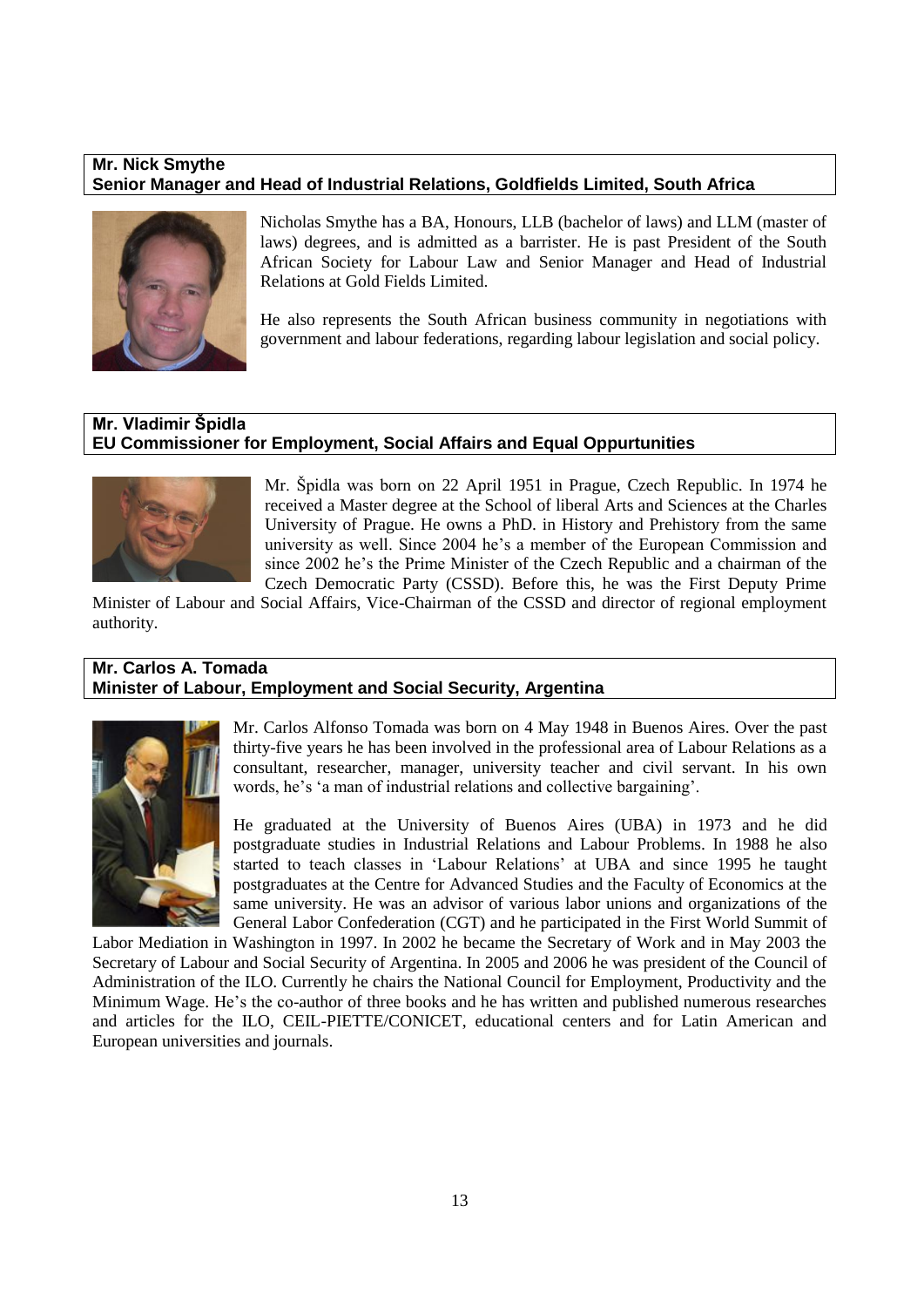#### **Mr. James Viray Director, Office of International Labour and Corporate Social Responsibility, U.S. Department of State**



James Viray is Director of the Office of International Labor and Corporate Social Responsibility (ILCSR). His office leads the Department of State"s efforts in promoting human rights, including labor rights, and good governance in the private sector. Additionally, his office supports organized labor in their role as reformers in developing countries, protects labor rights through free trade agreements, and combats trafficking in persons. In addressing these issues, he works with multinational corporations; civil society, including organized labour; governments; and international organizations. Mr. Viray"s background provides a unique combination of international development and international business experience in

Africa, Europe, and South America. His international development experience includes designing and managing projects for international NGO"s. Mr. Viray was the Deputy Director of the Africa Division at the International Republican Institute, where he lead projects promoting democracy and human rights. His work took him to Nigeria, Côte d'Ivoire, Liberia, Mali, Togo, Morocco, Somalia and Djibouti. He acquired his international business expertise developing international markets for a rapidly expanding global corporation. He built markets in Europe and South America, including the Netherlands, Germany, Austria, Switzerland, Norway, Sweden, Finland, and Venezuela. He managed all market-entry activities from regulatory affairs to logistics to human resources to marketing.

Mr. Viray earned a M.A. in International Affairs from The Elliott School of International Affairs at The George Washington University and a B.A. in International Relations from Brigham Young University.

## **Ms. Elisabeth Walaas State Secretary, Ministry of Foreign Affairs, Norway**



Elisabeth Walaas (born [27 April](http://en.wikipedia.org/wiki/April_27) [1956\)](http://en.wikipedia.org/wiki/1956) is a Norwegian politician for th[e Labour](http://en.wikipedia.org/wiki/Norwegian_Labour_Party)  [Party.](http://en.wikipedia.org/wiki/Norwegian_Labour_Party)She served as a deputy representative to the [Norwegian Parliament](http://en.wikipedia.org/wiki/Stortinget) from [Hordaland](http://en.wikipedia.org/wiki/Hordaland) during the term 1989–1993. In 1983–1990 she held various positions in [Bergen](http://en.wikipedia.org/wiki/Bergen) municipality, such as being a member of the city council.She was appointed a political advisor, from 1987 to 1989 in the Ministry of Cultural Affairs and Research and from 1990 to 1992 in the [Ministry of Foreign Affairs.](http://en.wikipedia.org/wiki/Norwegian_Ministry_of_Foreign_Affairs) In 2005 she was appointed Norwegian ambassador to [Croatia.](http://en.wikipedia.org/wiki/Croatia) In September 2007, during the [second cabinet Stoltenberg,](http://en.wikipedia.org/wiki/Second_cabinet_Stoltenberg) Walaas was appointed [State Secretary](http://en.wikipedia.org/wiki/State_Secretary#Norway) in the Ministry of Foreign Affairs.